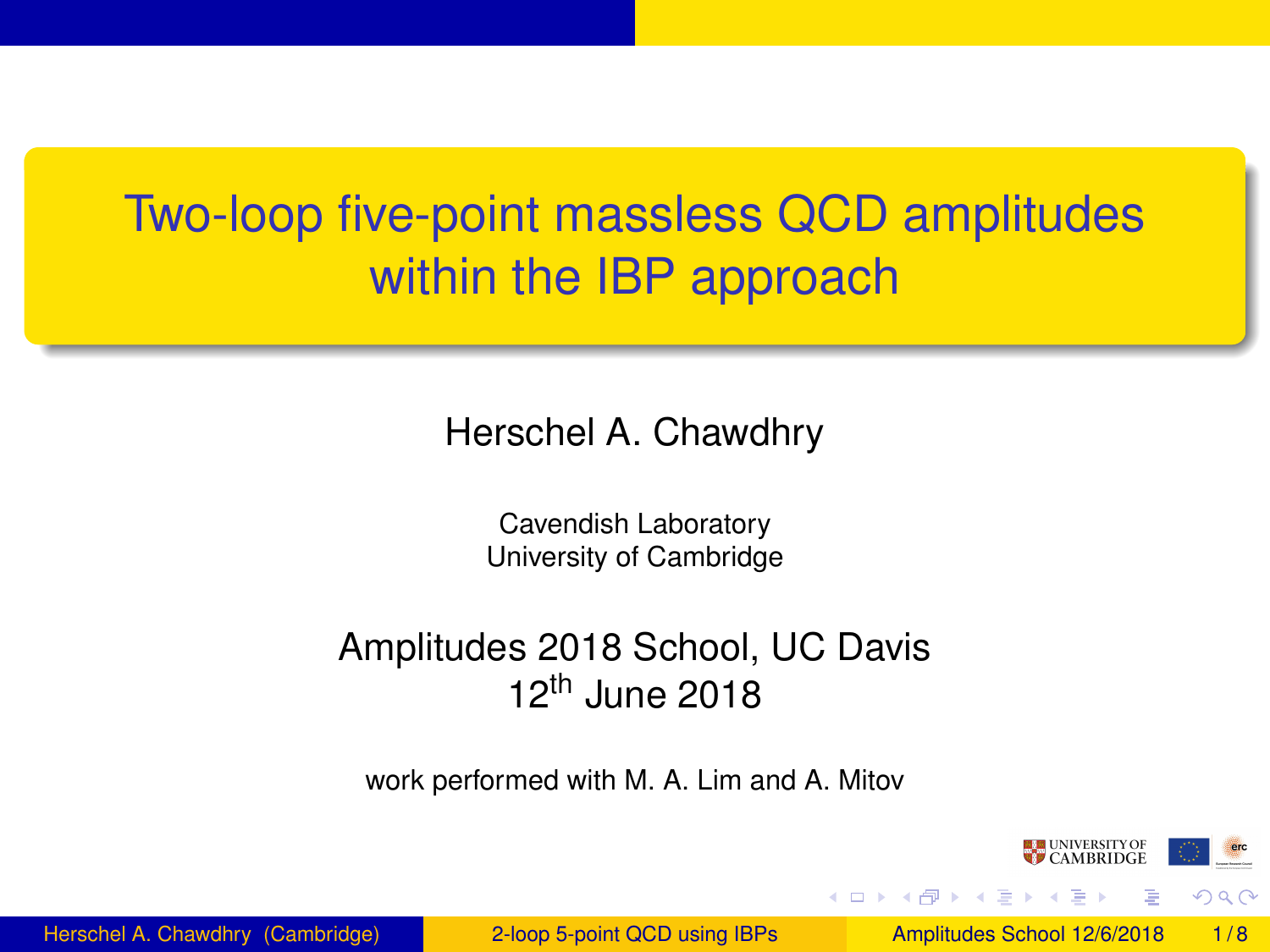## <span id="page-1-0"></span>**Introduction**

- **•** Precise calculations of scattering amplitudes in gauge theories (such as QCD) require the evaluation of multi-loop integrals
- Multi-loop integrals are often evaluated using integration-by-parts (IBP) identities
- We introduce a new strategy for solving IBP identities and, as an example, apply it to the QCD scattering amplitude  $q\bar{q} \rightarrow q'\bar{q}' g$  at 2 loops

 $(0,1)$   $(0,1)$   $(0,1)$   $(1,1)$   $(1,1)$   $(1,1)$   $(1,1)$   $(1,1)$   $(1,1)$   $(1,1)$   $(1,1)$   $(1,1)$   $(1,1)$   $(1,1)$   $(1,1)$   $(1,1)$   $(1,1)$   $(1,1)$   $(1,1)$   $(1,1)$   $(1,1)$   $(1,1)$   $(1,1)$   $(1,1)$   $(1,1)$   $(1,1)$   $(1,1)$   $(1,1$ 

**LE UNIVERSITY OF** 

 $\Omega$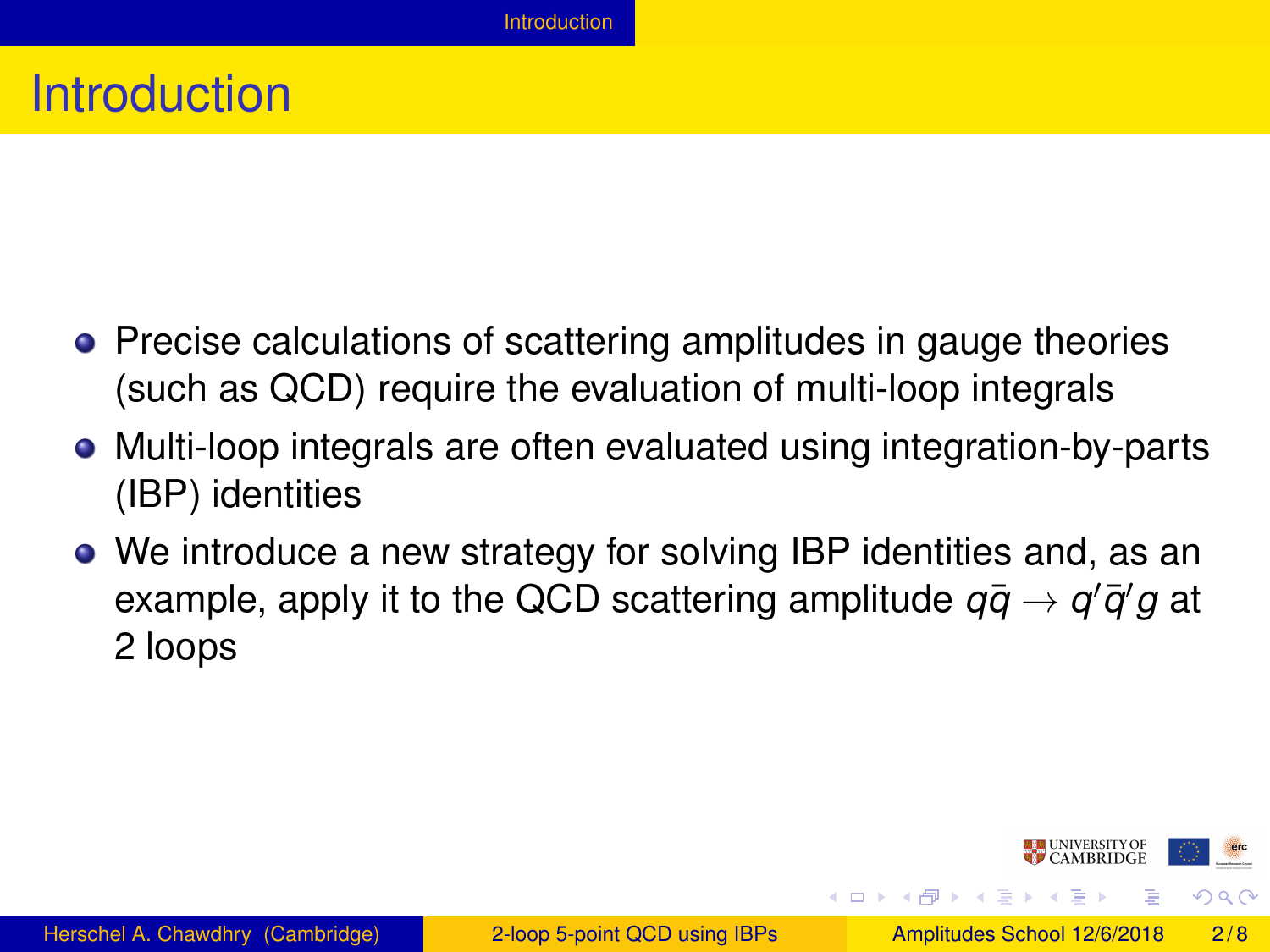#### <span id="page-2-0"></span>Integration-by-parts (IBP) identities

• Generic amplitude is a sum of Feynman integrals



• Integration-by-parts (IBP) identities:

$$
\int d^dk_1 \ldots d^dk_N \frac{d}{dk_i^{\mu}} \left( \frac{1}{\Pi_1^{n_1} \ldots \Pi_p^{n_p}} \right) = 0,
$$

• Hence, many linear relations between integrals

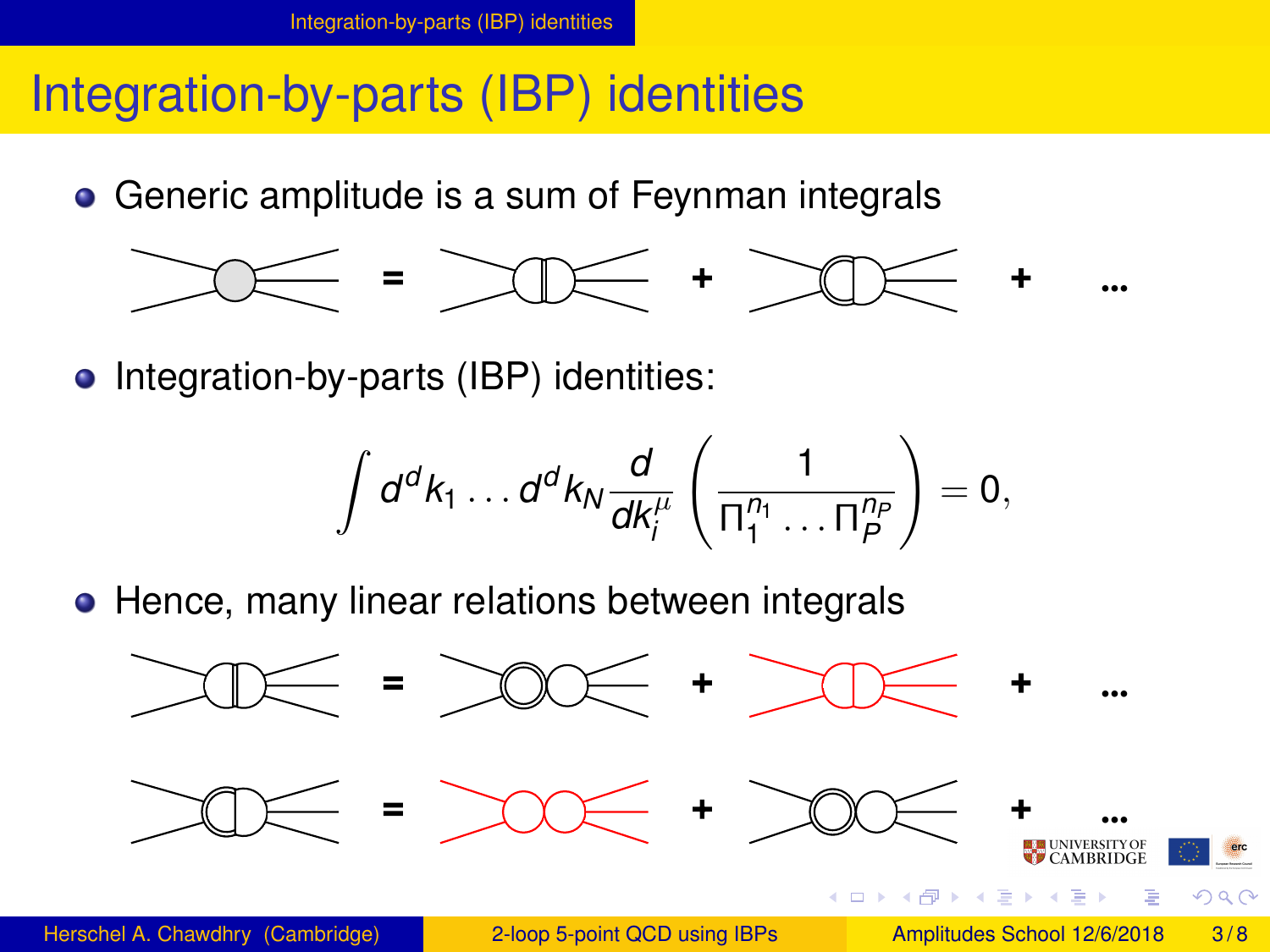## Integration-by-parts (IBP) identities (continued)

Solve this system of equations to express all integrals in terms of a *small* basis of master integrals.



• Can hence write original amplitude in terms of master integrals



Note: the solution to the IBP system is also used to evaluate the master integrals themselves

**K ロ ト K 伺 ト K ヨ ト** 

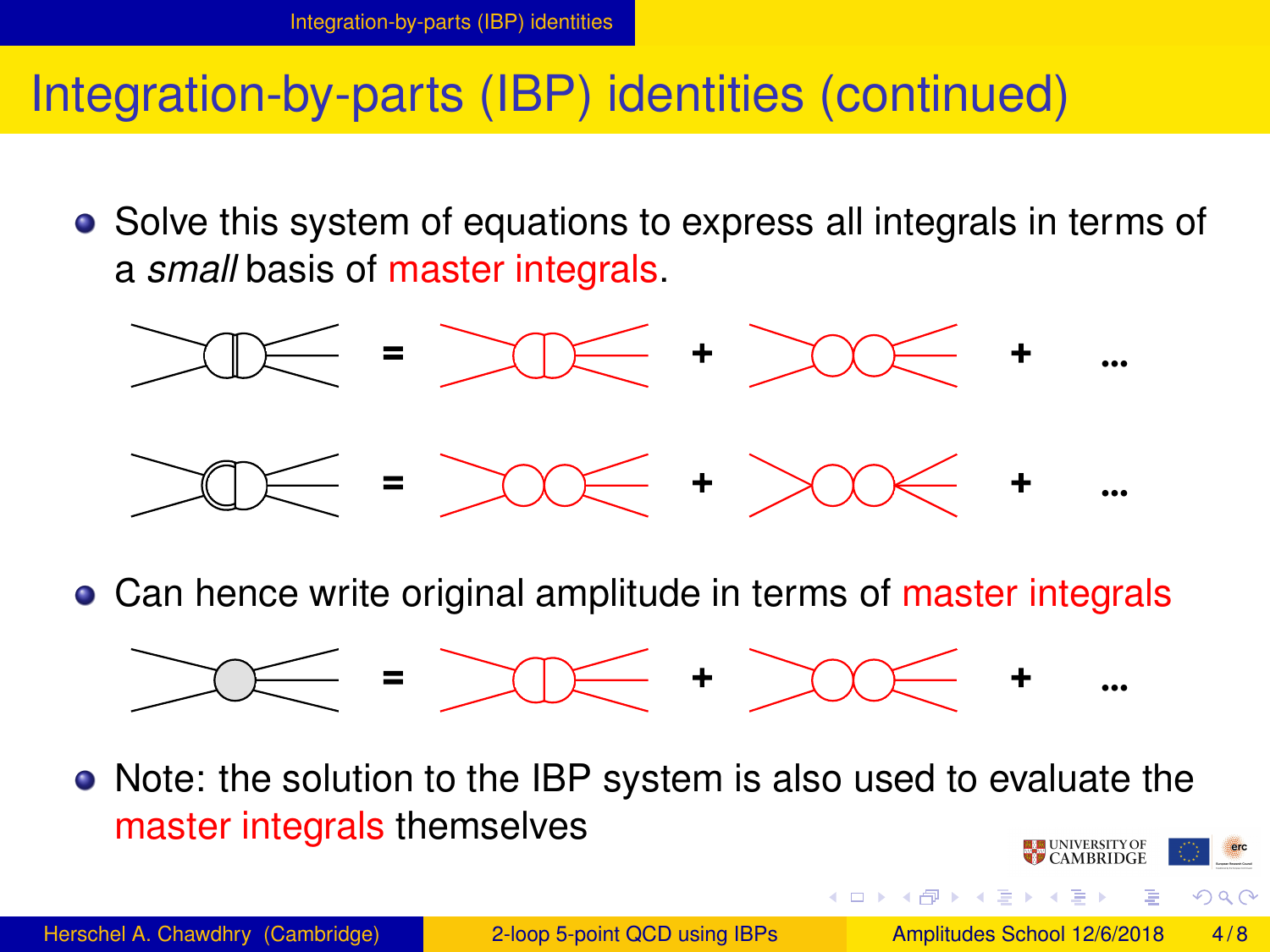## <span id="page-4-0"></span>Our strategy

Derive projections of the IBP equations onto a single master integral by setting all other master integrals to be zero



This simplifies the IBP equations because many non-master integrals only project onto a subset of the master integrals

Herschel A. Chawdhry (Cambridge) [2-loop 5-point QCD using IBPs](#page-0-0) Amplitudes School 12/6/2018 5/8

 $\Omega$ 

**K ロ ト K 伺 ト K ヨ ト**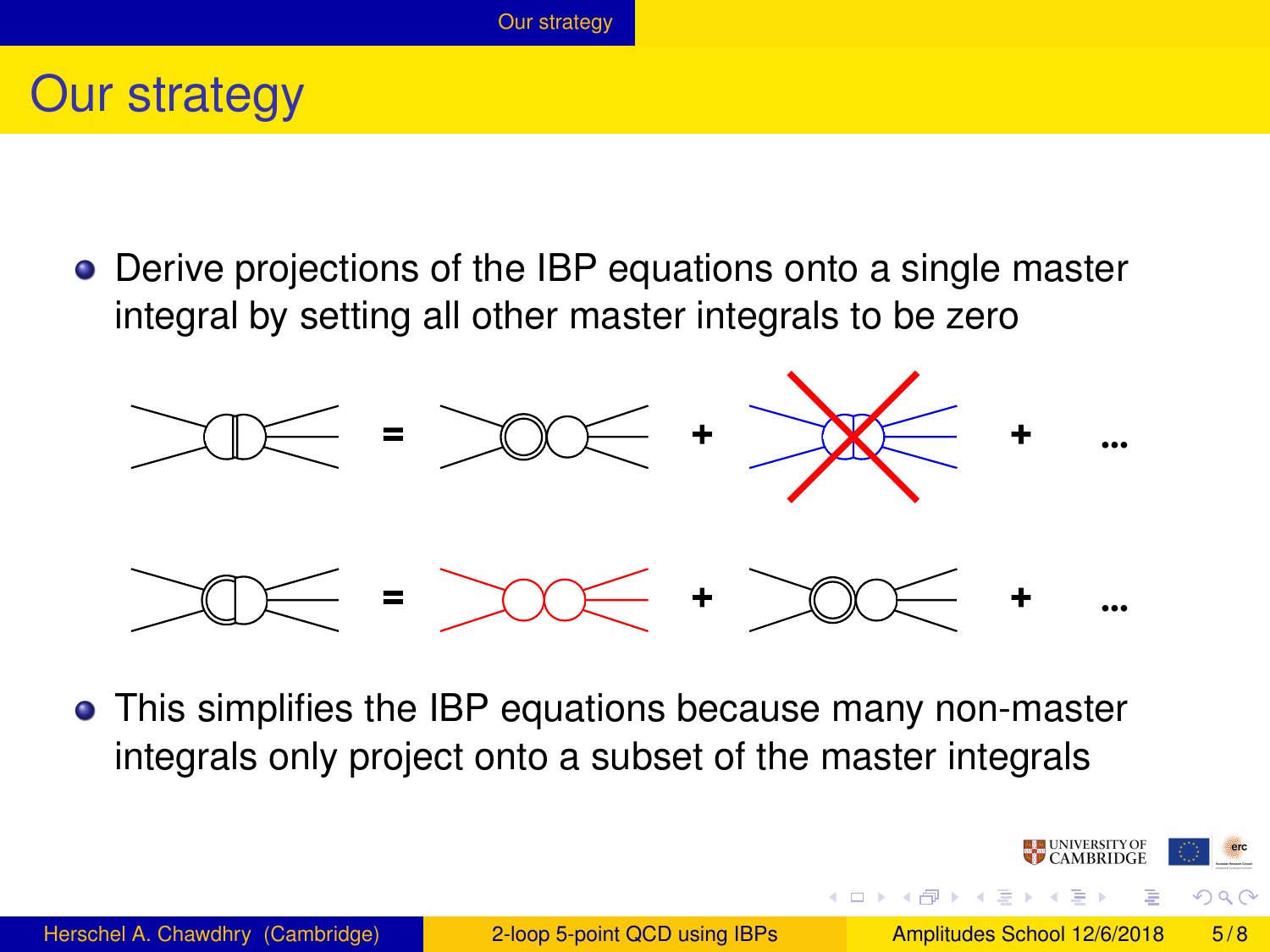## Our strategy (continued)

By solving these simplified equations, one obtains the projections of all integrals onto a single master integral



The full solution to the original IBP equations is obtained by repeating for each of the other master integrals and summing the solutions

Herschel A. Chawdhry (Cambridge) [2-loop 5-point QCD using IBPs](#page-0-0) Amplitudes School 12/6/2018 6/8

 $\Omega$ 

イロト イ押ト イヨト イヨ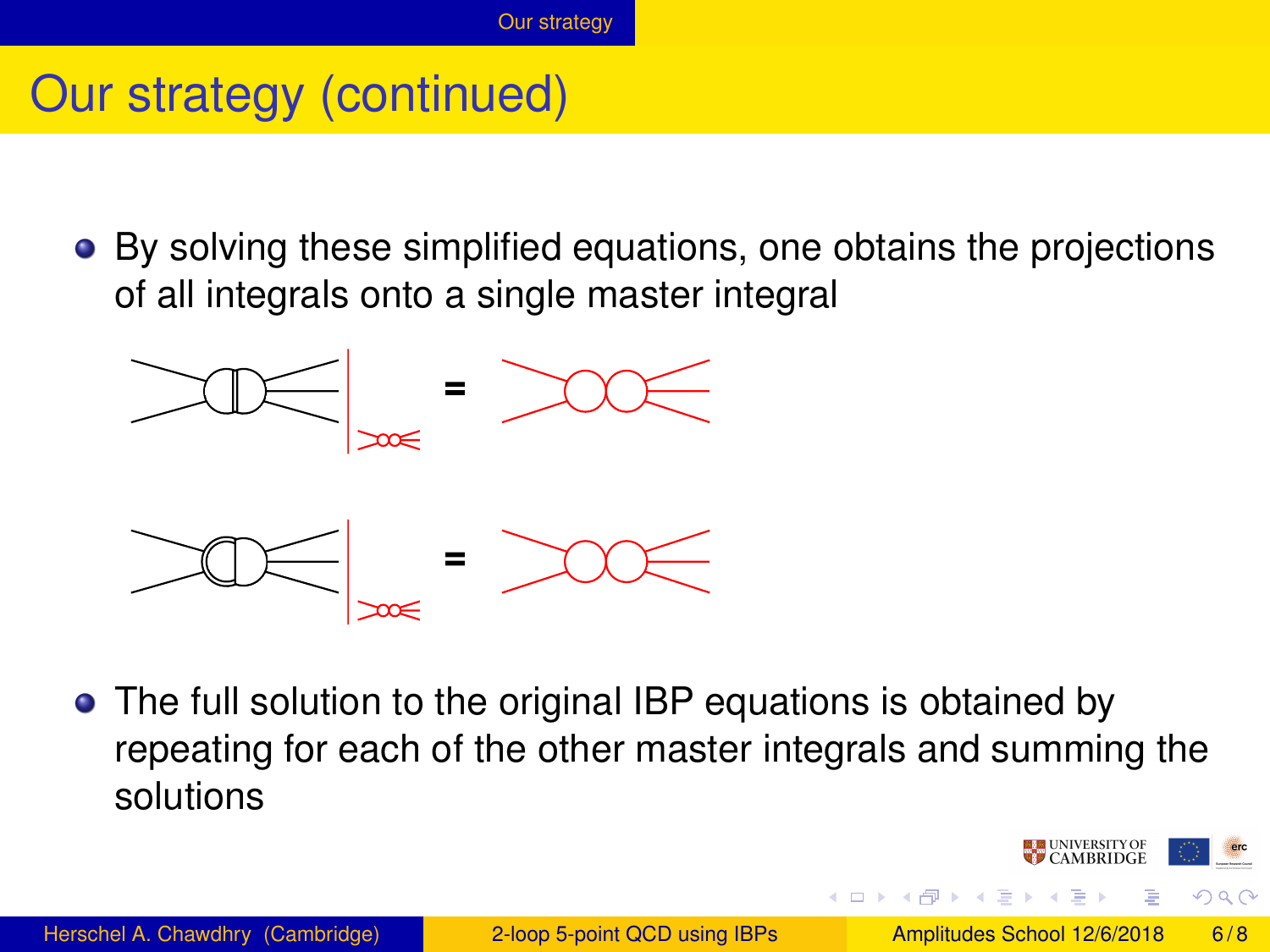#### <span id="page-6-0"></span>**Results**

- We have implemented our strategy in a private code and applied it to the QCD amplitude for  $q\bar{q} \rightarrow q'\bar{q}' g$  at 2 loops
- Most complicated 2-loop 5-point topologies:





**4 ロト 4 何 ト 4 ヨ ト**